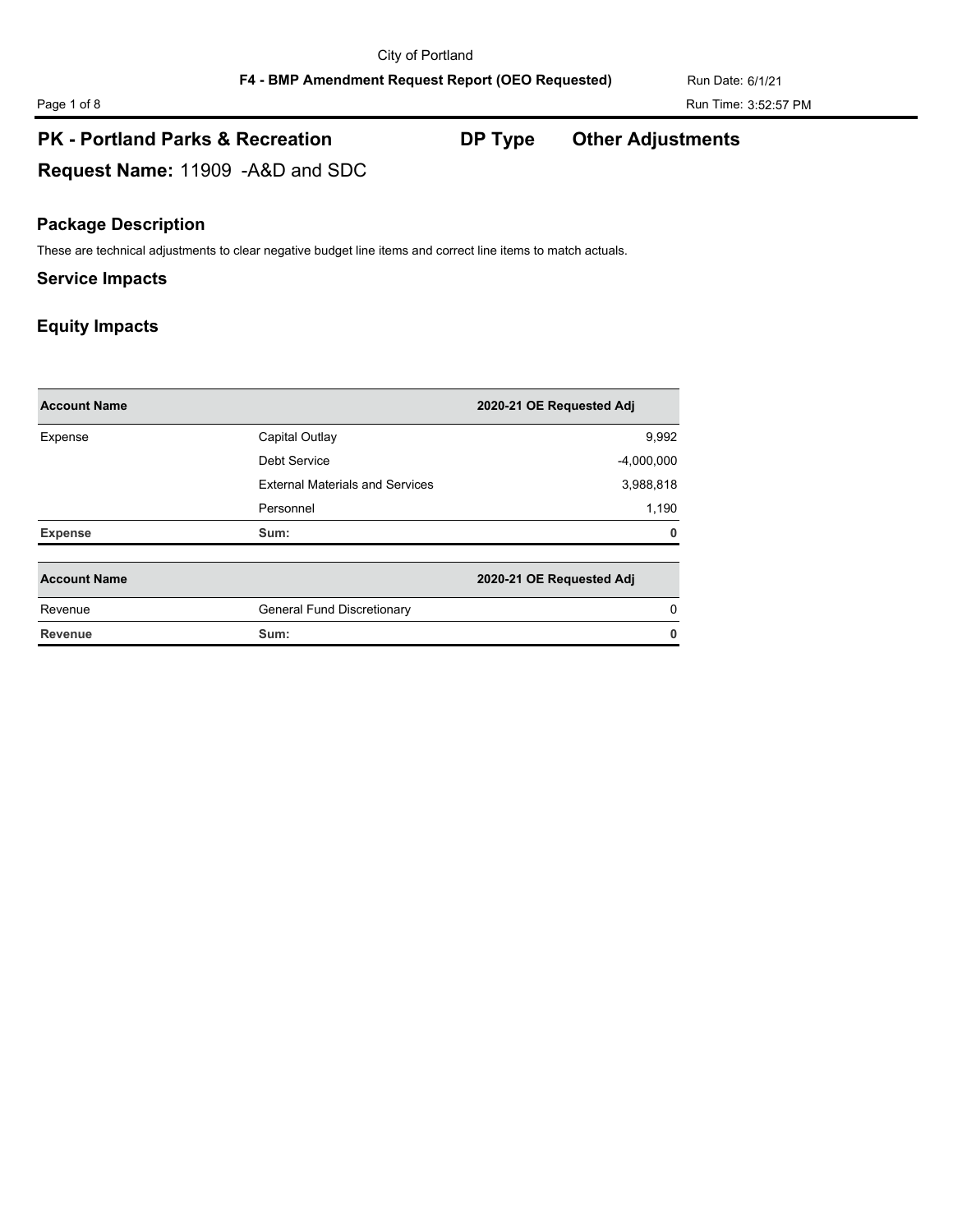**Request Name:** 11912 -Parks Fleet Sub-Fund Budget Transfers

#### **Package Description**

Package transfers funds in the current year FY 2020-21 General Fund Operating Budget to the Parks Construction Fund to fund current year fleet purchases

Vehicle List: Cost Est. Vehicle Description \$44,500.00 FEVR 21-0010 PKCN Supervisor Pickup \$25,500.00 FEVR 21-0011 PKPR2 DT/NW Ops Gator \$8,130.00 FEVR 21-0012 PKPR3 Turf Trailer \$25,000.00 FEVR 21-0015 PKCN9 Hort Svcs Pro Gator \$15,333.00 FSR 21-435 Hort Svcs Ford F350 Early Replacement \$34,000.00 FSR 21-447 Turf Trim Mower

### **Service Impacts**

Will allow funds set aside for Fleet vehicles in Fiscal Year 2021 to be used for purchase of those vehicles

| <b>Account Name</b> |                                        | 2020-21 OE Requested Adj |
|---------------------|----------------------------------------|--------------------------|
| Expense             | <b>External Materials and Services</b> | $-102,130$               |
|                     | Fund Transfers - Expense               | 152,463                  |
|                     | Internal Materials and Services        | 152,463                  |
|                     | Personnel                              | $-50,333$                |
| <b>Expense</b>      | Sum:                                   | 152,463                  |

| <b>Account Name</b> |                                 | 2020-21 OE Requested Adj |
|---------------------|---------------------------------|--------------------------|
| Revenue             | <b>Fund Transfers - Revenue</b> | 152.463                  |
| Revenue             | Sum:                            | 152.463                  |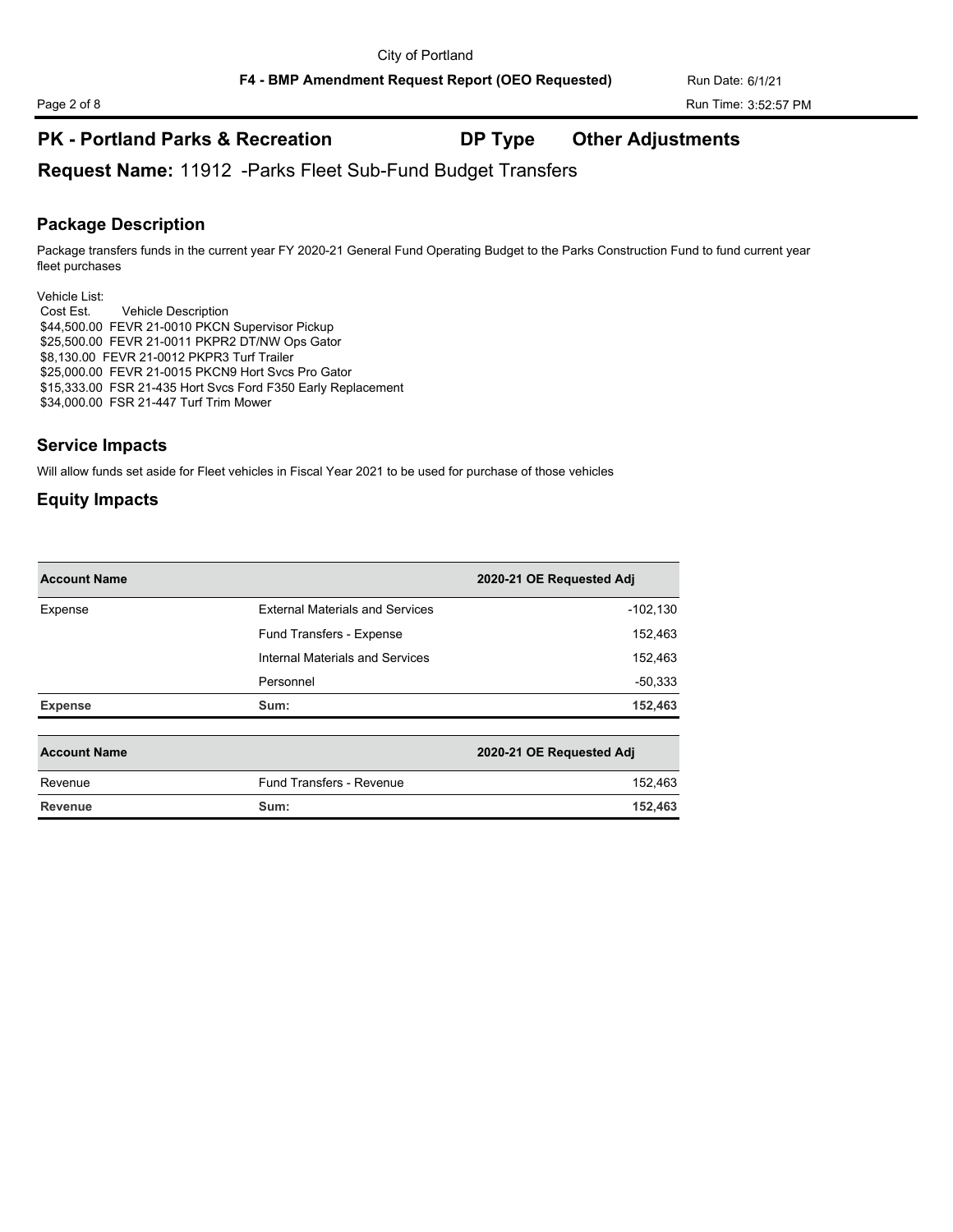**Request Name:** 11918 -Parks Land Management Technical Adjustments

#### **Package Description**

Package corrects an errant entry from Spring BMP. It is a simple technical adjustment.

#### **Service Impacts**

| <b>Account Name</b> |                                        | 2020-21 OE Requested Adj |
|---------------------|----------------------------------------|--------------------------|
| Expense             | <b>External Materials and Services</b> | 15,000                   |
|                     | Personnel                              | $-15.000$                |
| Expense             | Sum:                                   | $\mathbf{0}$             |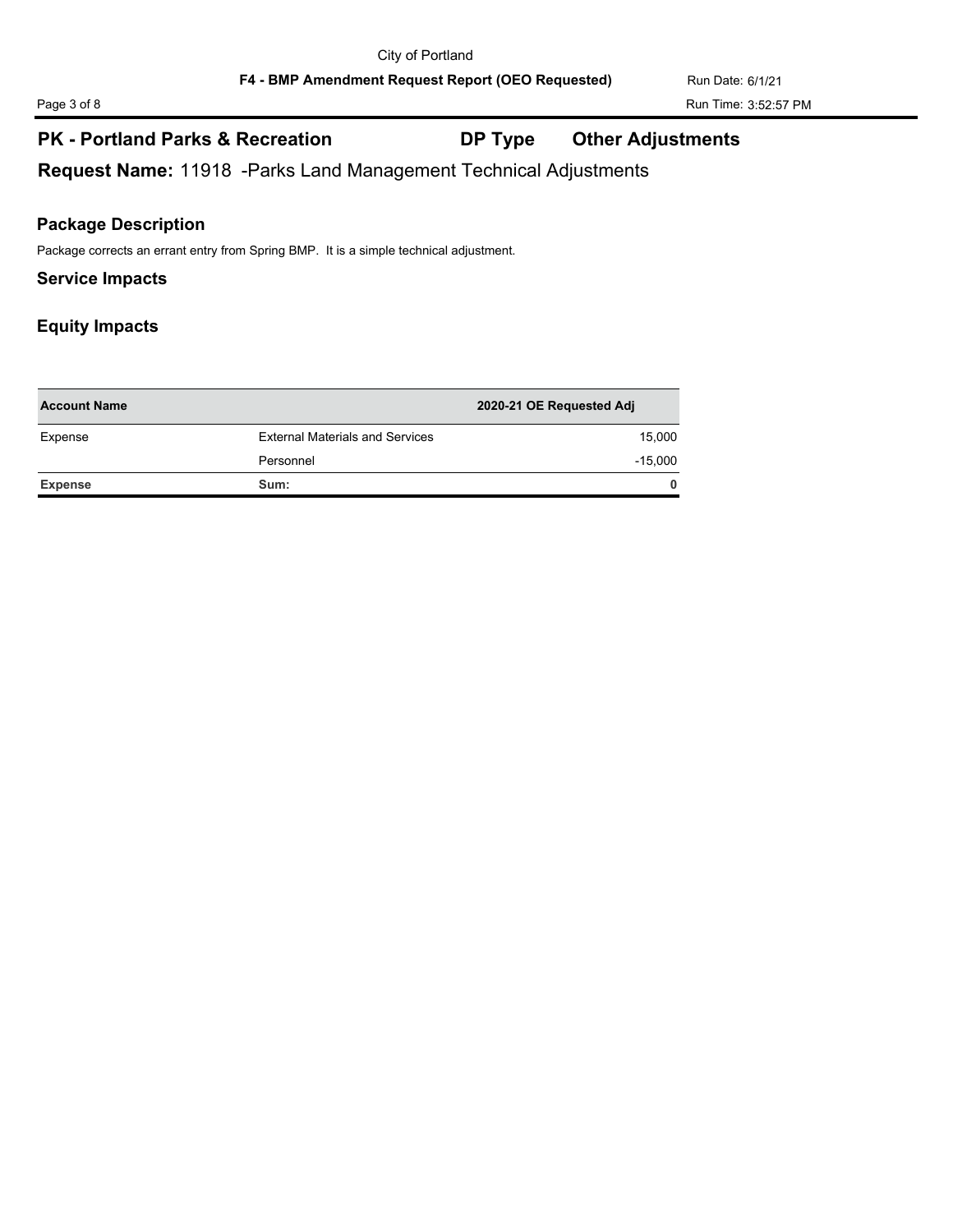**Request Name:** 11919 -Adding Budget to Housing InterAgency for Forestry Services

#### **Package Description**

Parks Urban Forestry division has provided forestry services for the Housing Bureau in Fiscal Year 2021. This package requests and adds budget for these costs and revenues

#### **Service Impacts**

| <b>Account Name</b> |                     | 2020-21 OE Requested Adj |
|---------------------|---------------------|--------------------------|
| Expense             | Personnel           | 2,000                    |
| <b>Expense</b>      | Sum:                | 2,000                    |
| <b>Account Name</b> |                     | 2020-21 OE Requested Adj |
| Revenue             | Interagency Revenue | 2,000                    |
| <b>Revenue</b>      | Sum:                | 2,000                    |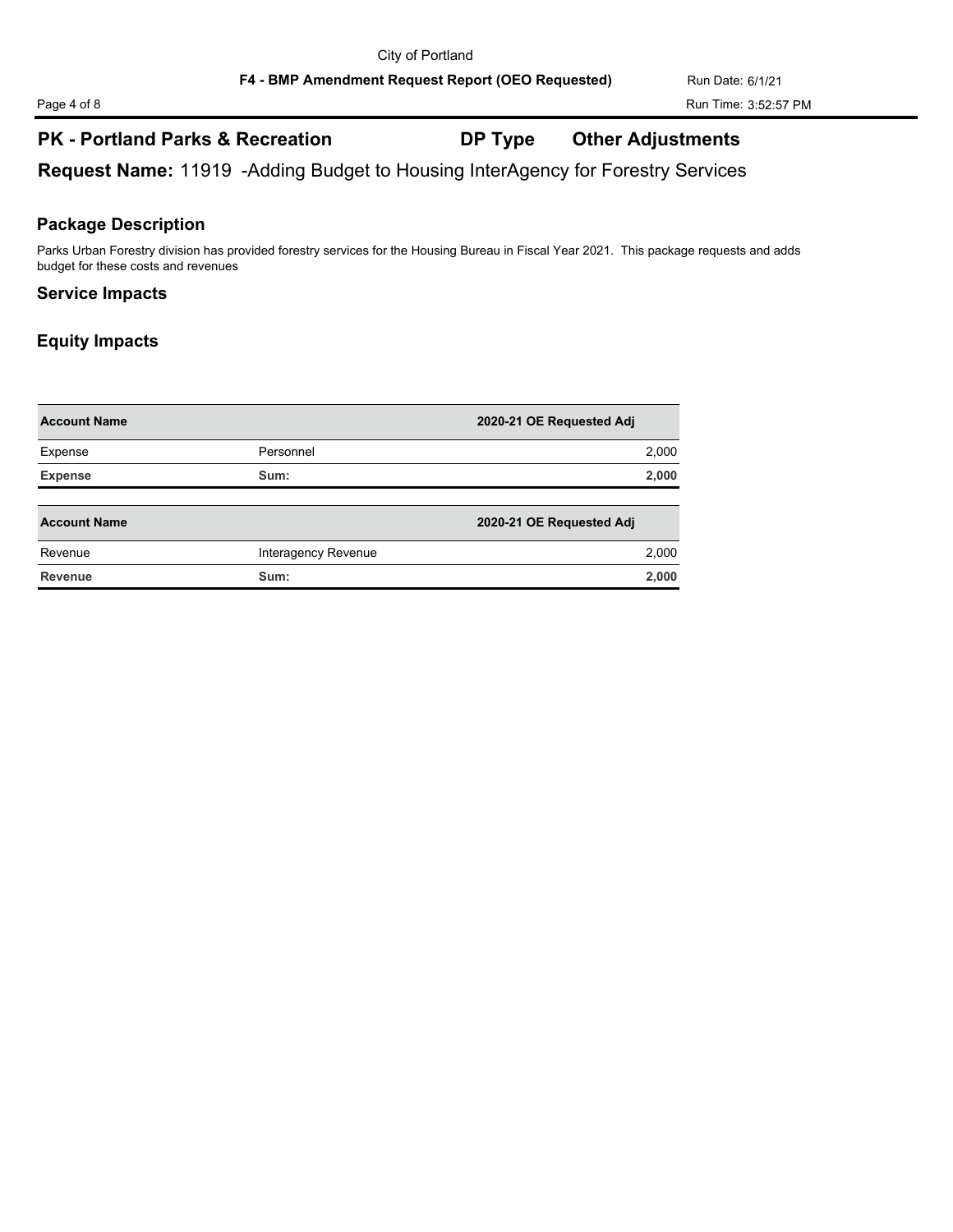F4 - BMP Amendment Request Report (OEO Requested) Run Date: 6/1/21

# **PK - Portland Parks & Recreation DP Type Internal Transfer**

**Request Name:** 11922 -Pittock Parking Lot Loan Repayment

#### **Package Description**

This package budgets parking fee revenue to partially repay the SDC loan which funded construction of the Pittock Parking Lot expansion.

#### **Service Impacts**

The larger parking lot will allow more people to access the Pittock Mansion and surrounding natural features.

#### **Equity Impacts**

None.

| <b>Account Name</b> |                                        | 2020-21 OE Requested Adj |
|---------------------|----------------------------------------|--------------------------|
| Expense             | Debt Service                           | 63,473                   |
|                     | <b>External Materials and Services</b> | 63,473                   |
| <b>Expense</b>      | Sum:                                   | 126,946                  |
|                     |                                        |                          |
| <b>Account Name</b> |                                        | 2020-21 OE Requested Adj |
| Revenue             | Bond & Note Proceeds                   | 63,473                   |
|                     | <b>Charges for Services</b>            | 63,473                   |
| Revenue             | Sum:                                   | 126.946                  |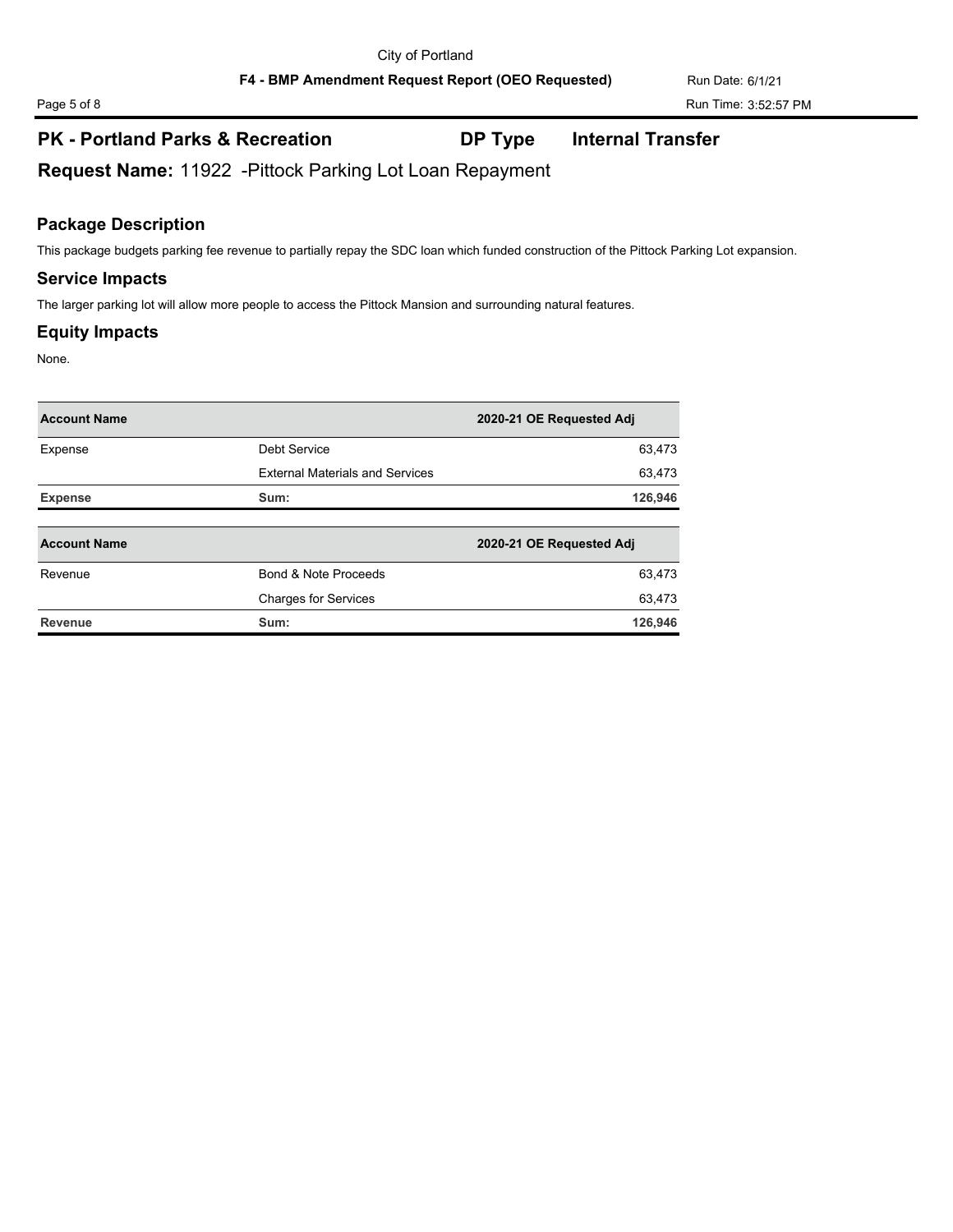F4 - BMP Amendment Request Report (OEO Requested) Run Date: 6/1/21

# **PK - Portland Parks & Recreation DP Type Other Adjustments**

**Request Name:** 11936 -Zeroing out budget in old Parks Levy Fund

#### **Package Description**

Old levy fund had \$280 in cash transfers and contingency budgeted. This fund has been closed, so this package will zero those budgeted amounts out.

### **Service Impacts**

| <b>Account Name</b> |                                 | 2020-21 OE Requested Adj |        |
|---------------------|---------------------------------|--------------------------|--------|
| Expense             | Contingency                     |                          | $-280$ |
| <b>Expense</b>      | Sum:                            |                          | $-280$ |
|                     |                                 |                          |        |
| <b>Account Name</b> |                                 | 2020-21 OE Requested Adj |        |
| Revenue             | <b>Fund Transfers - Revenue</b> |                          | $-280$ |
| Revenue             | Sum:                            |                          | $-280$ |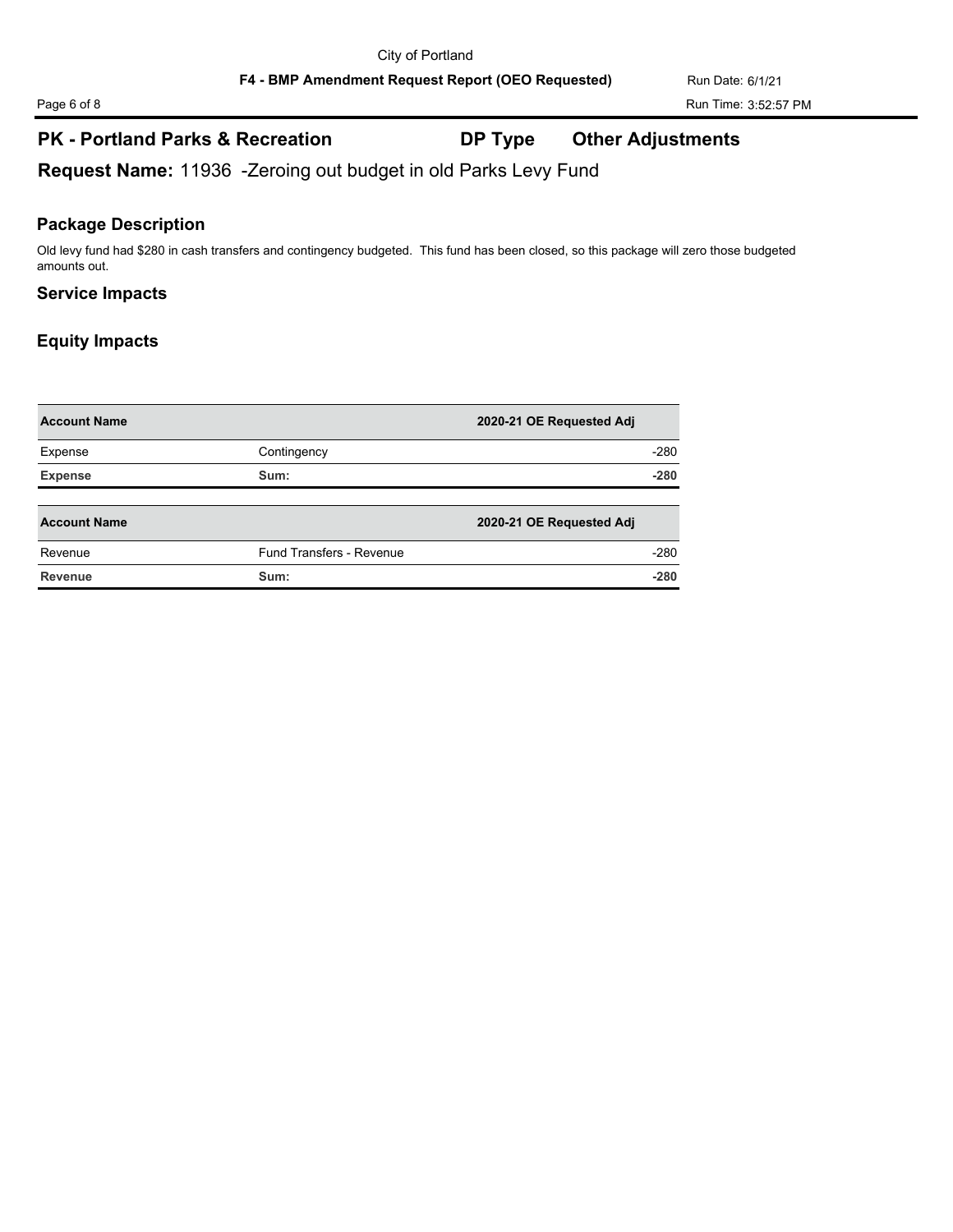### **PK - Portland Parks & Recreation DP Type Internal Transfer**

**Request Name:** 11944 -Tennis Center Revenue for Court Resurfacing

### **Package Description**

As of the end of May 2021, the Portland Tennis Center has over 3 times its \$55K revenue budget, with earnings at \$180K. This package requests to transfer \$45K of the overearnings to the capital fund to repair tennis court surfaces throughout the Parks system. The tennis program consistently overearns its revenue targets, and its courts are showing the wear and tear, yet in a system with a \$500 million major maintenance backlog Tennis Court repair does not rise to the top of the list for a portion of the \$3 million in annual Major Maintenance Funding. Therefore, for the past several years Tennis Program Management, in alignment with CBO recommendations, has diligently sought to find ways to utilize its revenue earnings to fund the needed capital repair, but the timing for contract requisition, bidding, and construction does not fit within the single-year timeframe of a General Fund budget. Thus, the program is seeking to transfer a small portion of these earnings to the Capital Fund to repair tennis court surfaces, not only at its revenue-generating central courts, but at park courts throughout the city.

#### **Service Impacts**

The funds will be used to maintain the Portland Tennis Center's (PTC) outdoor courts to a competitive, tournament quality to continue to support PTC's programs and partner groups. The outdoor courts at PTC see up to 10,000 users per year; they serve as the home courts of Benson and Cleveland High School tennis teams and host the annual Kids N' Tennis Juneteenth tournament. Kids N' Tennis, Inc. was founded in 1987 by Don Johnson and Andre St. James. Both men noticed that very few children of color were playing tennis. They agreed to start a summer tennis camp in Northeast Portland to address the community need. Irving Park was selected for the first camp because of its location to Portland's predominately African American community. The camp was successful and at its conclusion quite a few children wanted to continue their lessons. Johnson and St. James began purchasing court time at the Portland Tennis Center. (www.kids-ntennis.org/about.html)

In addition to the maintenance of the outdoor courts, new capacity for 16 pickleball courts will be painted over the existing surface. This will increase outdoor programming capacity from 16 to 64 participants and support intergenerational programs. Pickleball can be learned in less than 30 minutes and is a great companion to Tennis programs.

#### **Equity Impacts**

None.

| <b>Account Name</b> |                             | 2020-21 OE Requested Adj |
|---------------------|-----------------------------|--------------------------|
| Expense             | Capital Outlay              | 45,000                   |
|                     | Fund Transfers - Expense    | 45,000                   |
| <b>Expense</b>      | Sum:                        | 90,000                   |
|                     |                             |                          |
| <b>Account Name</b> |                             | 2020-21 OE Requested Adj |
| Revenue             | <b>Charges for Services</b> | 45,000                   |
|                     | Fund Transfers - Revenue    | 45,000                   |
|                     | Miscellaneous               | $\Omega$                 |